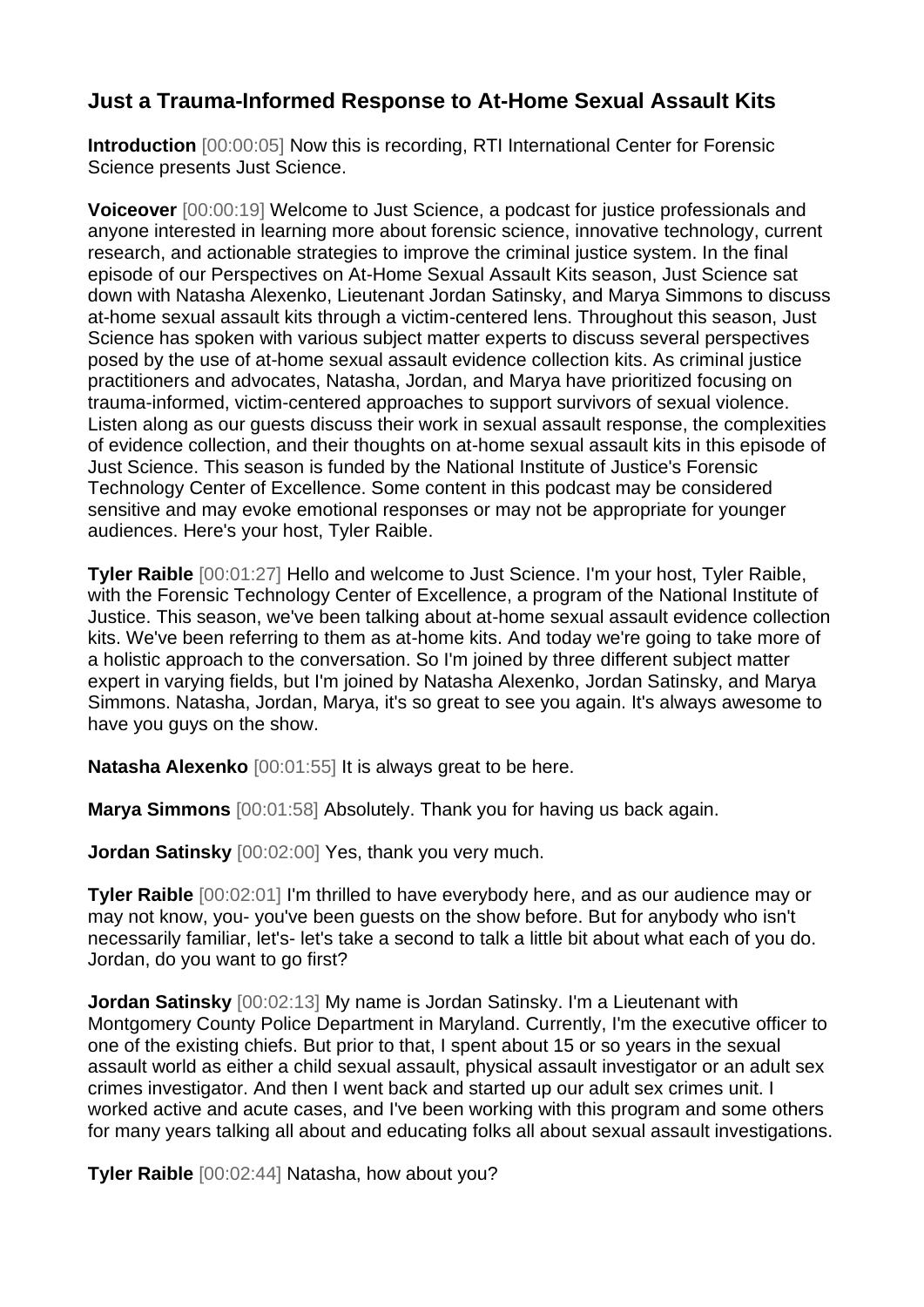**Natasha Alexenko** [00:02:45] Hi, Tyler. My name is Natasha Alexenko. I am a survivor of sexual assault. I was raped and robbed at gunpoint in the 90s. My kit remained untested for nearly a decade. Thankfully, the man that raped and robbed me was found in CODIS through DNA many years later. But really, my gratitude and the people I met along the journey, my journey for justice really inspired me to utilize my story as a springboard to help others and perhaps formulate something that works across the board - ways in which we can take our system and improve upon it. And just utilizing this amazing idea of teamwork, coming together as a multi-disciplinary team. I think it's just brilliant to include survivors in this dialogue. We have a unique expertise and a unique voice to include in this story.

**Tyler Raible** [00:03:40] And Marya, can you introduce yourself?

**Marya Simmons** [00:03:42] Absolutely. My name is Marya Simmons. My background is in victim advocacy in the criminal justice field. I have worked in the capacity of being a victim advocate for over 12, 13 years now and where I really supported victims of sexual assault, human trafficking, domestic violence, and families of homicide victims inside and outside of the judicial system process. And prior to being a victim advocate, I worked as a chemical dependency counselor. I also worked in my county prosecutor's office as a victim witness supervisor as well as my local rape crisis center where I supported victims of sexual assault and trauma from children all the way to the elderly population. My passion for victim advocacy and strengthening multidisciplinary teams really stems from my dedication to supporting and empowering victims and contributing to systemic changes to elevate their voices.

**Tyler Raible** [00:04:33] I love that, that all of you brought up the- this concept of the multidisciplinary team, and I know that the three of you have conducted trainings together as part of this multidisciplinary approach on topics like trauma-informed practices and recommendations for supporting survivors. So could you all tell us a little bit about these trainings and these trauma-informed practices?

**Jordan Satinsky** [00:04:52] You know, this is such a unique group, and I really appreciate working with Natasha and Marya. Having an officer, a victim advocate, and a survivor all together to talk about the approach to these types of investigations is unique. It doesn't happen. I give Natasha so much credit for coming forward and doing what she's doing and helping us educate the world on and those of my yoke on how to conduct these investigations. And Marya brings this other side of it from victim advocacy, which is so important - that is really starting to become into the fold of law enforcement. But wasn't, I mean, the victim advocacy role over the last 10 years has wildly changed within law enforcement. When I was a young detective, victim advocates stood outside the room. Now, we work together. It's a very, very different model. And the trainings that we go and we do on a state and national level all encompass this multidisciplinary approach, working together, and I think the biggest thing, and I'll let the other two speak to it as well, is really just checking your ego at the door and just working these cases in a very victim-centered, trauma-informed manner and really working for your victim, whether there's an arrest or not. It's entirely up to the survivor what happens and, you know, you work the cases the best you can.

**Natasha Alexenko** [00:06:02] Now, very, very well put, Jordan, and Marya and Jordan, you know, working with the two of you has just been one of the greatest experiences I've ever had and really hearing from you both the evolution, how essential having an advocate is in the room in order to conduct victim-centered, trauma-informed interview practices.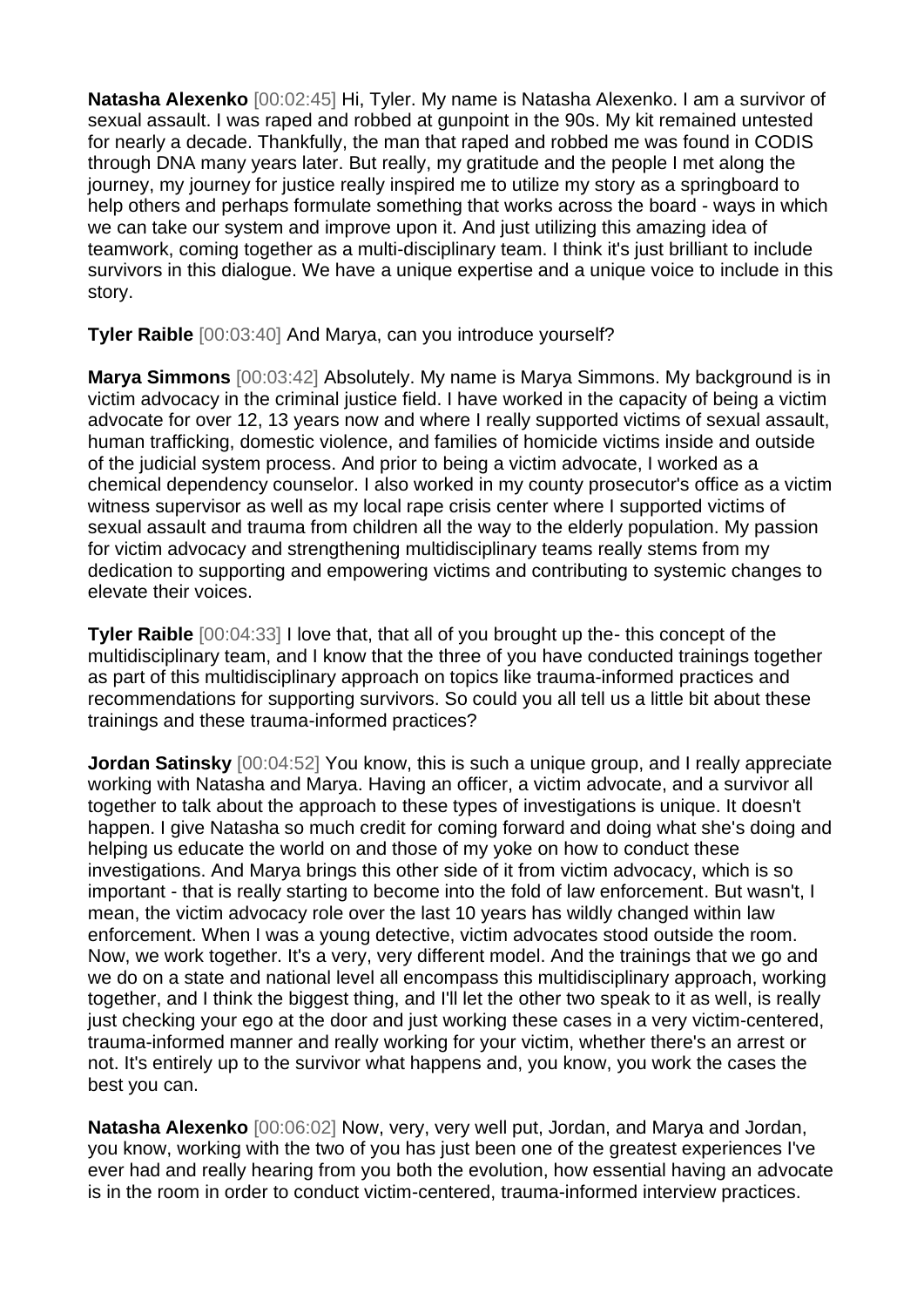And I think that we're learning a lot and growing and- and that's something I think I've taken out of this is just how positive it can be when you bring a group of dynamic people together who have like a history and understand where we're coming from and really a great vision for the future. I think that positivity brings, brings just so much to the table that you can't possibly articulate into words.

**Marya Simmons** [00:06:51] Thank you, Jordan and Natasha. I also kind of just cosign what they both said, is that the work that we've done together has been very impactful. Hearing from the different angles and expertise that we all can contribute to these conversations, really to educate and spread awareness about the importance of working as a multidisciplinary team. And as Jordan had said, ten years ago, this process looked a lot different. Ten years ago, I really had to work hard to establish myself as a victim advocate to be in the rooms with victims and working with law enforcement and prosecutors, and that building rapport and trust with law enforcement and prosecutors for us to be at the table and have a voice for victims is so important. The focus of our conversations is facilitated through our personal experiences and expertise on best practice approaches and being trauma-informed, understanding what the impact of trauma looks like.

**Tyler Raible** [00:07:44] We've spent a lot of time talking about what we've been referring to as an at-home sexual assault kit. I was hoping before we really dive in, I could- I could gather your initial thoughts and maybe if you have any considerations or concerns about a person attempting to collect evidence with one of these kits?

**Marya Simmons** [00:08:00] Absolutely, Tyler. I have several concerns with the at-home rape kits. Although, this consideration may sound appealing in mitigating the challenges with the pandemic and trying to make this process more convenient, there are so many other aspects to consider. With that being said, my knowledge about the process and ethics in supporting victims, my initial thoughts are what about the victim's psychological safety, their level of trauma, the lack of necessary support during and after this process? How will victims be impacted if there are extensive injuries, and how will that affect them during the examination? Are victims being charged to pay for the kit when sexual assault examinations are free, and how this process will affect evidence collection and the investigative and prosecutorial process as well? Another one is what if there are language barriers? Is there access to translators and interpreters through the entire process? But there's also a lack of safety precautions in place. How do we know who's receiving these kits when they arrive? Is the perpetrator in the home? And what happens to the kits if it gets into the wrong hands, does that put the victim more in danger? So there are a lot of different things that concern me with this process, which I'm sure that we'll be able to kind of dive into a little bit further.

**Tyler Raible** [00:09:17] Absolutely. I'm looking forward to it. Natasha, what about you what are your thoughts?

**Natasha Alexenko** [00:09:20] As a survivor and speaking to others who are just kind of share the same concerns as me, the issue is I think that so many of us are laymen before we kind of enter this world, and oftentimes fortunately so, and we really don't understand a lot of the process. How does a rape kit work? Where does it go, et cetera? And I think that a lot of us were confused initially on what these kits did. And if I'm being frank, I'm still a little confused. You know, now that I've been working in this field for a while, I understand CODIS. I understand how profiles are uploaded into the system. And I think that an individual who may not be aware of the process may instantly think that this kit has the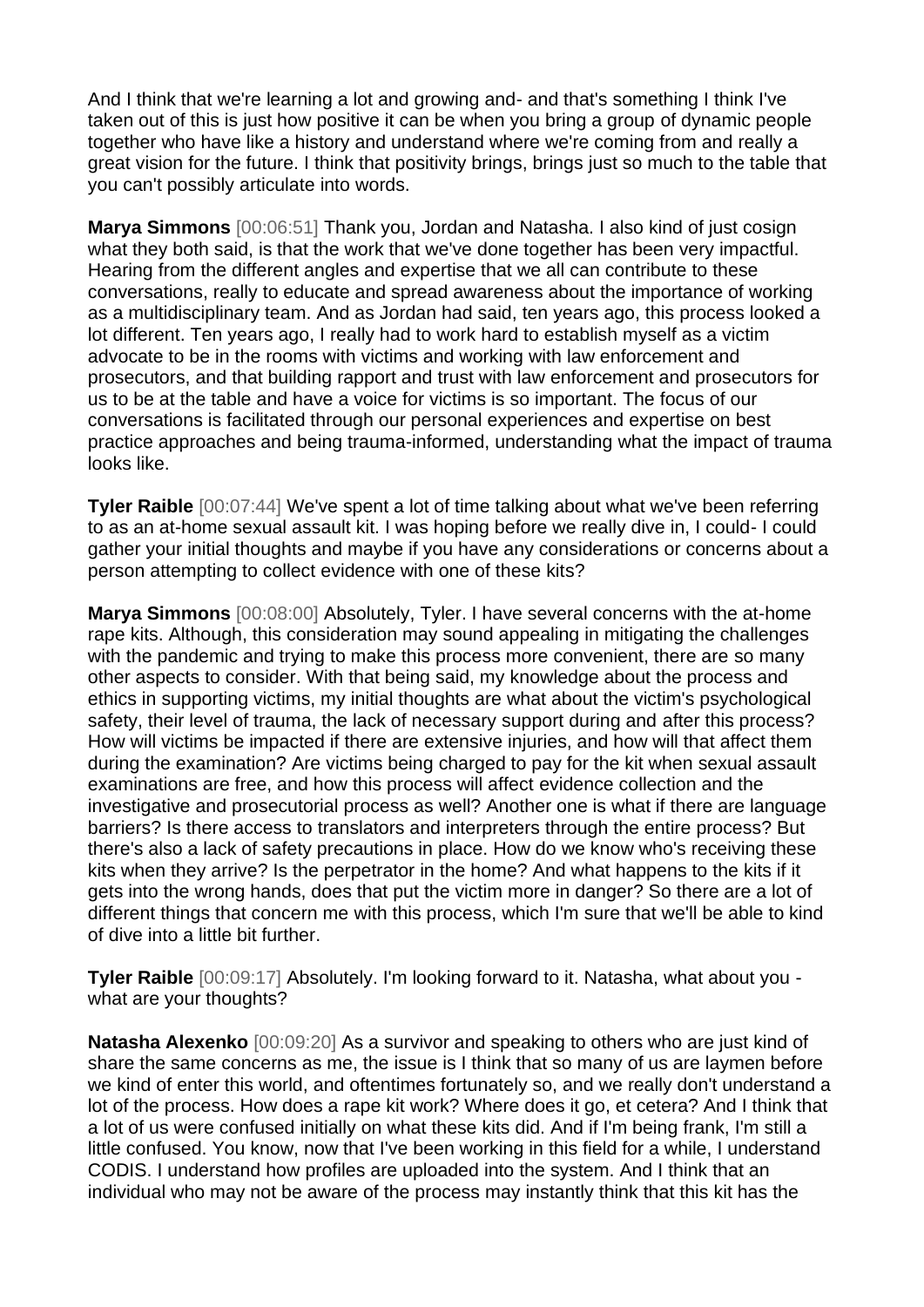ability to find a perpetrator or enter a, you know, federal database. And my fear is that lack of information that comes along with it. I mean, we're so used to living in 2022 through a pandemic, these type of tests having instant results like doing a COVID test at home and in 15 minutes or less, you find out whether or not you have COVID and similar tests of that nature. So I'm concerned that there will be a misunderstanding of how these kits work and whether or not they are eligible to kind of enter the system and be part of the justice system. And I think there's just not enough information - that concerns me. So if someone is assaulted and they assume that this kit is sanctioned by law enforcement, sanctioned federally, they may not be aware of that case. And I, I think oftentimes, and I'm guilty of this as well, we kind of run under the assumption that everyone kind of knows how this process works, when that's not the case, and when the only other measurement you have is something that has instantaneous results, you don't necessarily have enough information to make an informed decision. And that is my concern, and that's a concern I'm hearing from other survivors. What does this kit do? I certainly echo 100 percent of everything being said in terms of, you know, a survivor may not have access to advocacy. There may be injuries that, due to shock, they're not aware of. So if you eliminate someone with medical expertise, someone with psychological expertise, that leaves you in a new vulnerable space because you're just kind of left alone without the amazing tools we have in place to support what your needs may be.

**Jordan Satinsky** [00:12:00] Natasha and Marya, I echo everything you both just said about how these at-home kits come into play and how they work with our system, our criminal justice system. And I think the biggest part of this from the law enforcement angle is these at-home kits provide victims with a false sense of security in a certain aspect. They're not evidentiary value. We can't put them into CODIS. I can't use them to help us further to find a suspect. And it basically closes off a door as far as the- that part of the investigation is concerned. If it was in a certain timeframe, maybe we could do it again. But it just really depends on if the victim wants to do that and if it's a reasonable option based on the totality of the circumstances, and what was contained in the kit. What they did, did they follow all the steps? Did they do everything? The other part, they're missing out on Marya, they're missing out on victim advocacy, they're missing out on that holistic approach to this. Cops aren't therapists. They're not advocates in that aspect. As much as they sometimes want to help, they just can't. They need that other arm. And then there's the forensic medical approach. All of that, you have somebody looking over you from not only a evidentiary collection standpoint, which is important for the police investigation, but also what about anything else that may have happened? Were there injuries, were there things that need to be checked on? We're missing out on those. We could end up with people taking an at-home kit having undiagnosed injuries and then being further injured or even dying because they weren't treated. Those are things that are sometimes caught atduring a medical clearance or even during a forensic medical evaluation. I just think these at-home kits, especially, and I believe Natasha said it earlier, the post-pandemic, you know, everything's at home, you know, it's easy. You know, we recreated how we work our lives. These at-home kits, they just create a false sense of security, and I feel like it's going to end up hurting more than it does helping.

**Tyler Raible** [00:13:39] Jordan, that's actually an excellent segue because I do want to really unpack a lot of, a lot of that was said here because we are working with multiple perspectives. And Natasha, so you mentioned this, this kind of, I don't want to say level of ignorance, but maybe this confusion that might be surrounding how these work - do you have any ideas or recommendations on, you know, how do we get the information to the people who need it?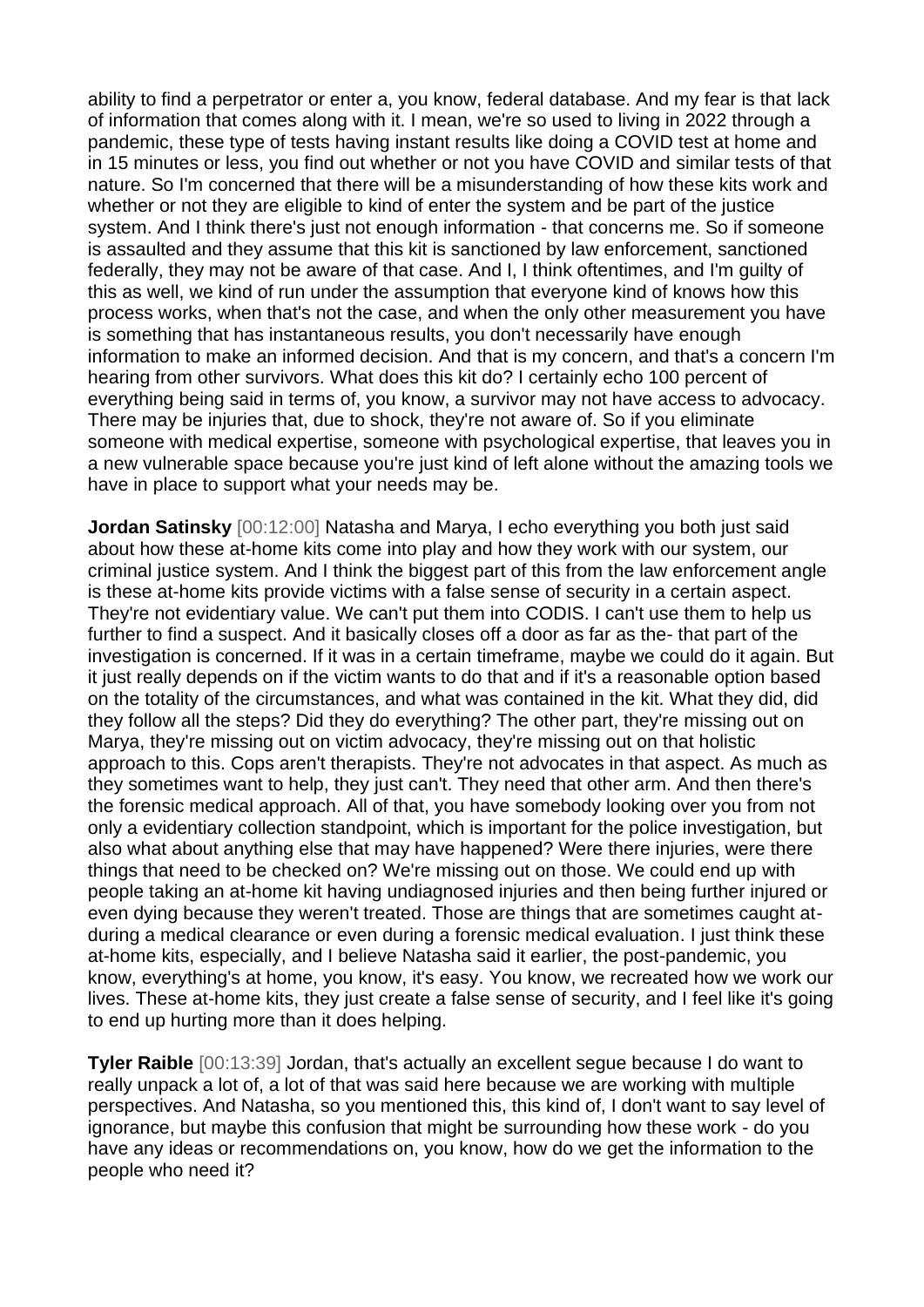**Natasha Alexenko** [00:14:00] Right, that's certainly always been a concern. You know, I hope no one ever needs to know this information. I hope that people go through their lives without having to understand this process at all. But I think it's an important one for a survivor to recognize. One, a rape kit, obviously, is collecting evidence. But there's other issues as well. There's antivirals to take into consideration - that can be done in the hospital. And you know, I understand that some survivors may not wish to go forward with a case for a variety of reasons. So perhaps there's a fear in place of, well, I don't necessarily want to get a rape kit done because perhaps I don't want to move forward with a case, whether it's for fear of retaliation from the perpetrator or whatever the case may be. I want more survivors to be aware of the fact that they don't have to move forward with a case if they get- have a rape kit done in a hospital setting. You know, that's a part of why a rape kit, why that evidence is collected, but it is not the only reason. It's to be connected with advocacy, to receive medical treatment, and perhaps to put things in stasis until a time where the survivor is ready to move forward. And communicating that is essential when we talk about advocacy. When we talk about support mechanisms for survivors, I think a large portion that is missing from what we kind of move forward with is the education piece. It's educating people on how to approach sexual assault and what to do if someone's sexually assaulted. And the other reason, besides educating the public, besides making everyone aware so they can make informed decisions as they move forward - we know that sexual assault is so underreported, and I feel if we empower people with this knowledge, the reporting rate will grow because individuals will be more confident in the process, will be more confident in the system and understand and have that perspective, and communicating that should be a part of what we do when we go out and we do sexual assault reform is, is education.

**Tyler Raible** [00:16:14] Yeah, I think the education piece is important and, you know, a lack of education kind of creates a barrier. And Marya, you'd mentioned a few barriers, including the well-being of the survivor. What else do we need to consider?

**Marya Simmons** [00:16:27] Yes, I think it's first important for the victim's psychological safety. The level of trauma and how their emotions and mental state will be impacted by performing such an invasive examination on their own is a huge concern for me. I've been in the hospital rooms with victims prior to, during, and after a forensic examination. Those raw emotions, trauma responses, the fear that victims experience is, is very overwhelming. Getting past the tears is one of the first hurdles, but the most impactful piece of it is having someone there by their side who is trauma-informed and who will be there for the long haul. And that is the most vital piece in getting over to the next hurdles that they will face going forward. SANE nurses, as Natasha had just talked about, who specialize in forensic collection for rape kits also play a vital role in this process. They have hours of training that strengthens their expertise in the nuances of effectively supporting victims of sexual assault, using trauma-informed practices, and they know what to look for and how to properly collect the evidence that is needed, and they know how to explain the process to victims to minimize retraumatization and anxiety. The lack of necessary support, again, during and after the examination for victims, I have worked with victims of sexual assault who have required immediate attention and access to resources to address their trauma and mental health concerns after their assault. I have had to contact mobile crisis for victims who have presented suicidal thoughts or had plans, and I've also worked with victims who are sober and had the potential of relapsing, which is extremely likely, and/or were concerns that they would further harm themselves because they were fearful, they may have blamed themselves, or were alone, and no one was there to support them, or they didn't know that there were supportive resources that would be there to help them. So as a victim advocate, I understand the importance of me being there as an advocate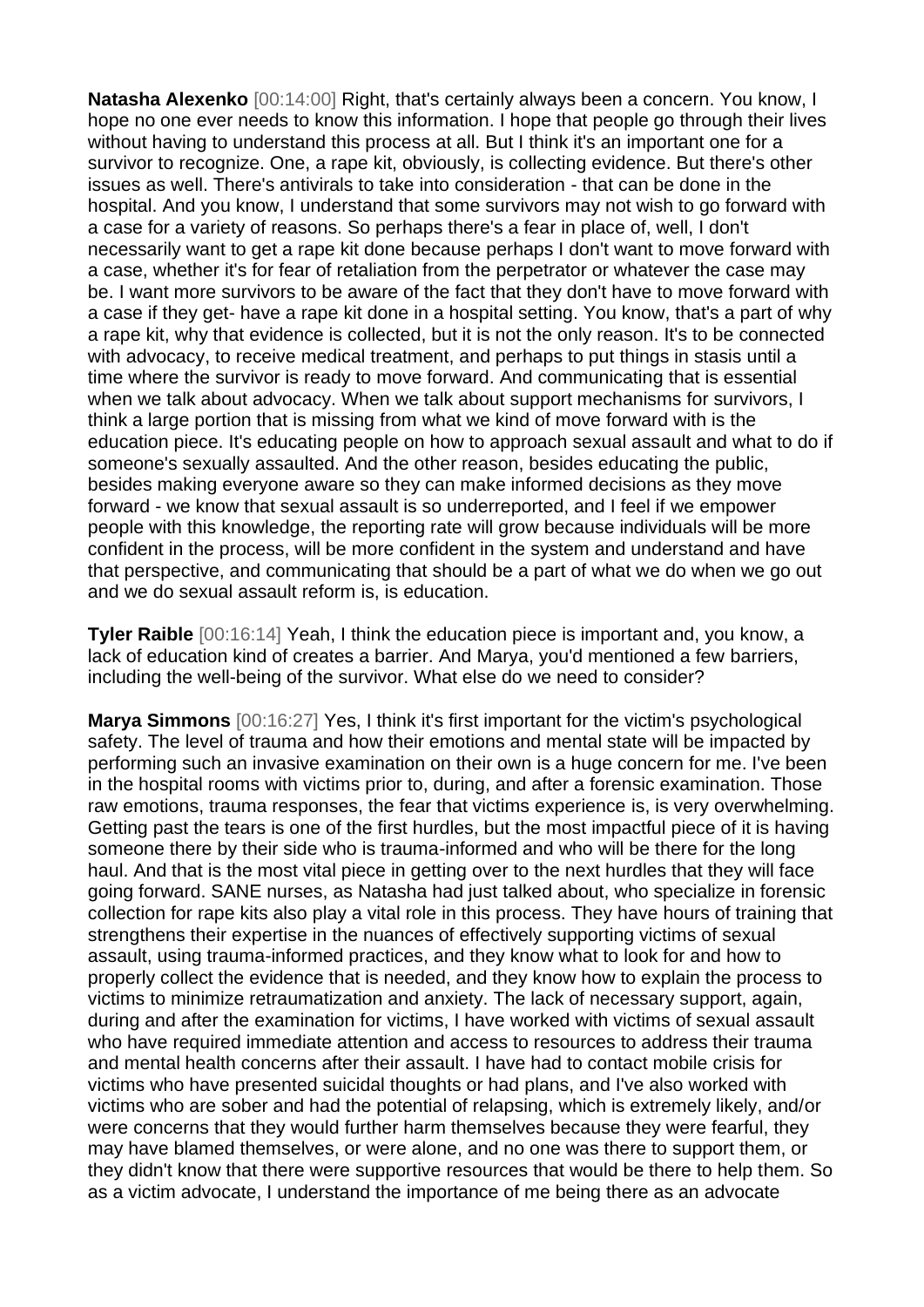following up with them after the examination. As Natasha just talked about, giving them information so they can make informed decisions and explaining things in a way for them to understand every step of the way. Without having that knowledge, victims are forced to process and deal with unanswered questions and concerns in real time, and the DIY rape kits cannot be a numbers process. Victims of sexual assault require a significantly higher level of support than a patient who may just be seeking telehealth services for a sick visit. Therapist and mental health professionals who provide telehealth services can appreciate the necessity of patience in the process to get victims to really begin to talk about what happened to them, let alone performing an examination that can take hours for a victim to do themselves. Another concern of mine is how will victims be impacted if there are extensive injuries? As Natasha's talked about, a SANE nurse's main priority is to make sure that they are treating their patient. If there are extensive or other injuries that may not have been noticed before, this victim is then going to be exposed to having to find out that they have injuries and how are they able to cope with that on their own? Scratches, bruises, tears or even cuts, they may need additional lab work done, X-rays, antibiotics, things of that nature and being able to explain what that looks like to a victim from a trained professional is very important. And so, according to the International Association for Forensic Nurses, they state that some patients experience strangulation during their assault, which can inflict hidden internal injuries that can have long causing medical and health consequences or even death, as Jordan had just talked about. So it's really important for us to consider all of these different nuances that can be existing for victims of sexual assault as they are going through this process, again, on their own.

**Tyler Raible** [00:20:21] Thank you, Marya, and I think that really highlights the value of having the SANE in the room. And I think that it also really underscores the value of their training expertise, and Jordan, you kind of mentioned this, too, that having the SANE there was important. And you mentioned, Jordan, that this at-home kit is likely not of evidentiary value. Can you tell us a little bit more about that?

**Jordan Satinsky** [00:20:40] Part of the issue with the DIY kit, as Marya was calling it, there's no training involved in that. You read a piece of paper. You take your samples. You put it back in a box. A SANE nurse goes through very specific training to not only work with their victim, get them the right services, make sure that, you know, they're physically OK and get them the services for mental, but also how to pull evidence from the victim in order to provide to law enforcement so we can utilize that under appropriate practices and chain of custody so we can input that into our local, state, and national databases for DNA. We have to be able to verify who took it, where it came from, who took it, that person was trained, and it meets all these requirements in order for us to put it into these databases. These at-home kits, they could have anything in there - standards that aren't wellproduced, information that's not well-produced, and plus, who's taking the actual sample the victim or a friend or someone they know, which is even worse, like having the victim do their own kit in-and-of themselves, I can't even imagine the mental load that puts on them. And then to invite a friend to help out, potentially, another person that you're now bringing into this. These folks are trained on how to do this. From the baseline law enforcement aspect, absolutely it's a chain of custody and enter into evidence systems issue, as well as documenting other injuries as there most likely are other injuries whether they're strangulation, scratches, cuts, other wounds where you could get potentially other DNA evidence, touch DNA, things along those lines that we would lose. Plus, you have to consider the clothing. There are certain ways that forensic nurse and/or the detective would take this clothing and package it, which these DIY kits don't provide for in some cases. So DIY kits present a, what I like to call, the instant gratification. Yes, I have this. I can do this. I don't have to include anyone else. But the problem when they show up at the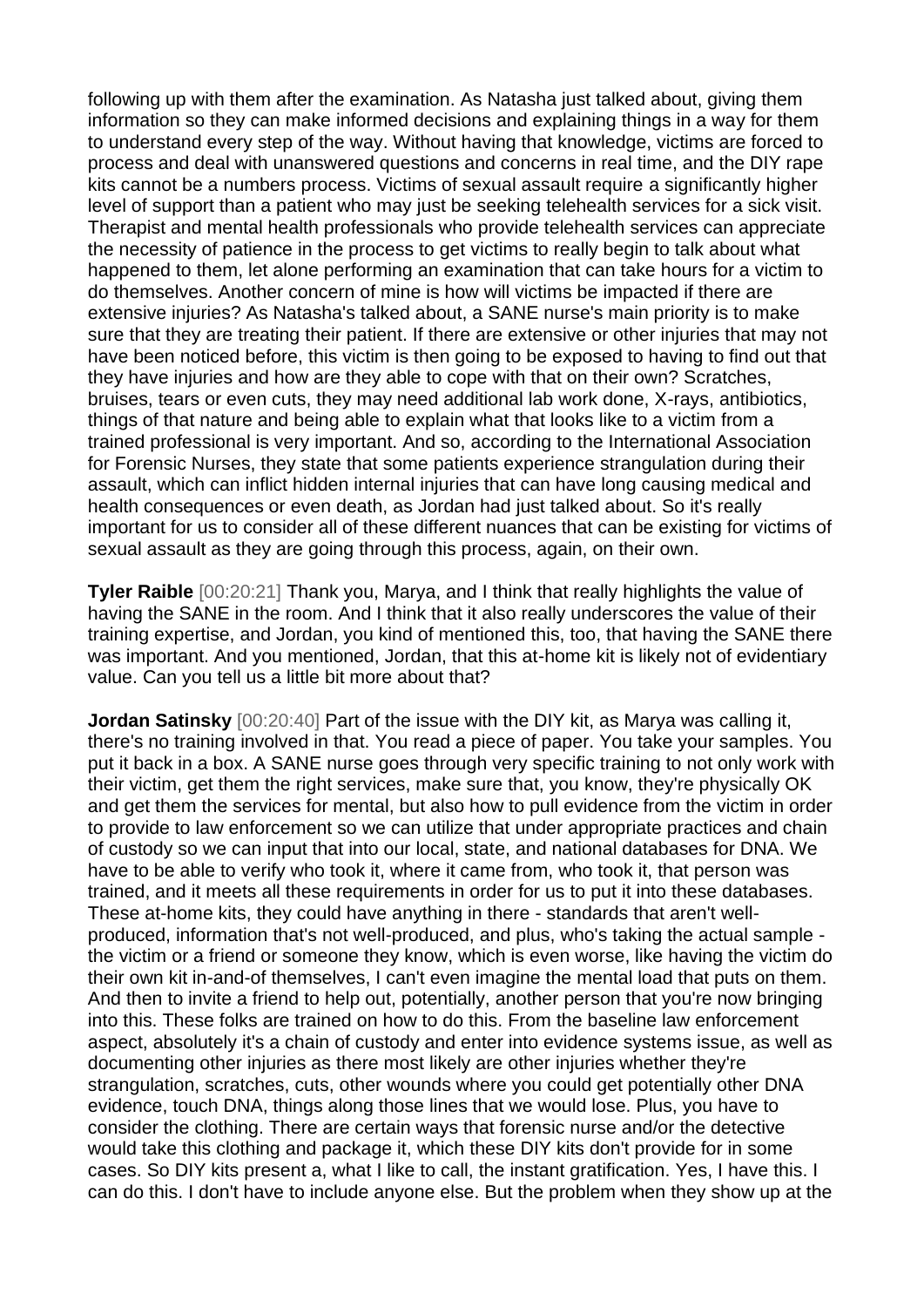police station with the kit, first thing the detective is going to say once they figure out what's going on as they do become more prevalent, he or she is going to say, "What is this? I can't use this," and that's going to send a victim down a road. I mean, our criminal justice system is not set up particularly to embrace our victim. Our state is our victim. The victim - Natasha, sorry, you were a witness to the state, you know, and it's how to set that up in your mind correctly, where you are now a witness not a victim. Even though as police and victim advocates, we strive, and even prosecutors, to really push that victim narrative on paper, when you read it and when you get those documents, it doesn't say that, and by bringing in these kits, you know, companies want to make money. And when they push these kits to victims, they see what appears to be the best process, and it's not. You know, one of the things in law enforcement - we're guilty of it as well as anyone else - there's not like there's an educational system for our victims out there. You know, we do have Sexual Assault Awareness Month, all that, I'm not saying about that, but we don't publicize, well, if this happens, these are the steps that are most likely going to happen. This is what we're going to end up doing. We're asking you to participate and potentially if you want. We do a lot of work amongst our own world - prior to me becoming a law enforcement officer, I couldn't tell you how any of this worked, and I'm sorry Natasha knows anything about it. You know, 90 percent of me is like that, the other 10 percent, I'm glad she's here as an advocate so other folks get it.

**Tyler Raible** [00:23:39] Yeah, that makes perfect sense, Jordan. And I think that maybe from a- from a survivor perspective and from a victim perspective, there might be some, some appeal to these at-home kits. Marya, is this at-home kit giving control back to the survivor or is it kind of like a false empowerment?

**Marya Simmons** [00:23:56] I think it could be false empowerment or potentially a delusional way of seeking justice for victims if they're not given the proper tools, resources, and information on what this process really looks like, as Jordan just talked about. We as professionals know how this process looks, and we're able to explain it no matter what professional that the victim engages with, whether it starts at the hospital or if it's law enforcement and/or if it's through counseling and therapy. All of us are trained for traumainformed practices and what it looks like for victims to go through this process, and we can explain it step by step by step and/or linking them to other professionals who can support them through the process. So I think that the selling point that can be done in the privacy of their own homes, and that they do not have to go to a hospital or emergency room for the examination, that it could reduce anxiety or fear or being seen or judged by others. And/or they may think that because the kits are being done at their home, that the process will be less traumatizing. And again, because they may not have the information on what this process really looks like or should look like, then they may not make those informed decisions on their own.

**Tyler Raible** [00:25:08] From that kind of same vein, Natasha, then, is this a viable option for a survivor?

**Natasha Alexenko** [00:25:14] Well, you know, from- from my perspective, and being completely frank, you know, after I was assaulted, the first thing I wanted to do was take a shower. I certainly didn't want to go to the hospital for a rape kit. I didn't want to relive the trauma. If this at-home kit was available to me, with the limited amount of information I had at that time, I would have utilized it as an option. There is a stigma around sexual assault eliminating that by not having to share, by not seeing someone face-to-face is easy. And I know, in my case in particular, when I went for my sexual assault evidence kit collection, there were things I was unaware of. I was unaware that antivirals were available to me,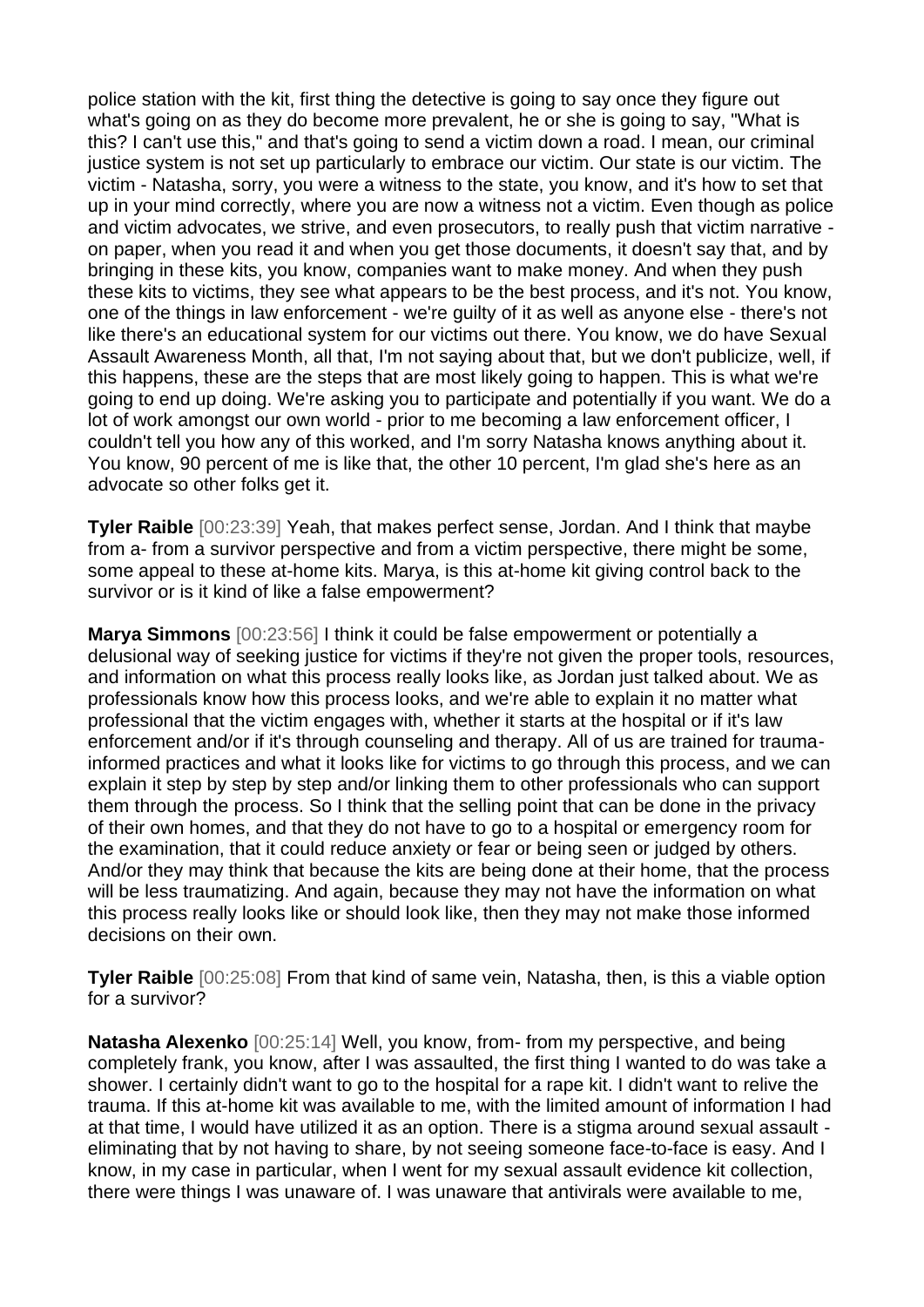and that was something I was fortunately given at that time. Trauma - I had no idea what trauma was. What did that mean? What did that look like for me? But somebody who met with me in the hospital, they were very aware of what that was, and they were really looking for signs of that. And, you know, I think that's what some of the danger is. The thing I regret the least about the process of my case is getting that rape kit done. Getting that rape kit done changed my life. I was the complaining witness in the case. The most important thing to me, even at that time, was to ensure that no one else was hurt, that it stopped with me, that I was the last person harmed in this process. So that's why it was important to me to enter my story in the system. Now I recognize that I'm coming from my own perspective, and there are men and women out there who have a completely different perspective, and mine is unique to me, and I understand that. But from where I'm sitting, that's how I felt in the process. And I think the system, as Jordan said, is not perfect. But when we put in another variable like this, which obviously there is a need for - it was created because there's a stigma around sexual assault - this gives the power back to the survivor or whatever the rationale is. But I think what we lose in this process is the fact that we've all been fighting so hard to reform, to make things better, and they have been getting better. I've seen it happen. And if we are not kind of focusing on continuing to make the process better, easier, and more comfortable for survivors, then we're not doing our job. If we're kind of distracted by these sorts of things, we're not putting the effort where it should be - in what we have and strengthening it, ensuring that it continues to evolve, it continues to meet the needs of survivors.

**Tyler Raible** [00:27:45] And Natasha, you'd mentioned earlier about this kind of common misconception that if you get the kit done at a hospital, then you automatically have to engage with law enforcement, and that's not the case. So Jordan, from- from your perspective, if someone goes into this thinking, I don't want to engage with law enforcement now, but they're looking at it as an option to engage with law enforcement later after using this kit, is that an option?

**Jordan Satinsky** [00:28:10] Realistically, as far as if somebody wanted to wait and use one of these kits, could we use them in the future? That- we can't put them into CODIS, I can't take anything from it that would help us get to the right person. I've been mulling over this for a long time trying to figure out how do you help it along to see if you can use this information to create your case and move it forward. But every time I keep coming up to this block where it would end up getting crushed in court under some sort of a fruits of a poisonous tree doctrine, when meaning that the evidence was obtained inappropriately, or if I have the evidence that the victim or survivor produced and it wasn't taken correctly, I can't put it into CODIS. I can't match it to anyone. It's unfortunate and it's going to end up, much like Marya and Natasha both said earlier, I'm going to end up retraumatizing my victim by even attempting to do this because I'm giving them that false hope that I can. And I understand the mentality behind it. I have- I'm not a survivor. I'm not begrudging anyone - if they ever did it or do it, that is a choice and I understand. So there's really not much we could use from the kit. If they kept their clothes, potentially we could use something. But again, there would be a lot of questions about that, about where it was stored, how it came from, length of time, things along those lines.

**Tyler Raible** [00:29:21] Absolutely. And I was kind of thinking, as you're explaining, you know, in terms of supporting survivors, how do you have a trauma-informed conversation with a survivor who has undergone an at-home kit?

**Jordan Satinsky** [00:29:33] So that's a great question, Tyler. And I think the- the best way to do it, you know, being sensitive to the topic, obviously, but also to be upfront about it,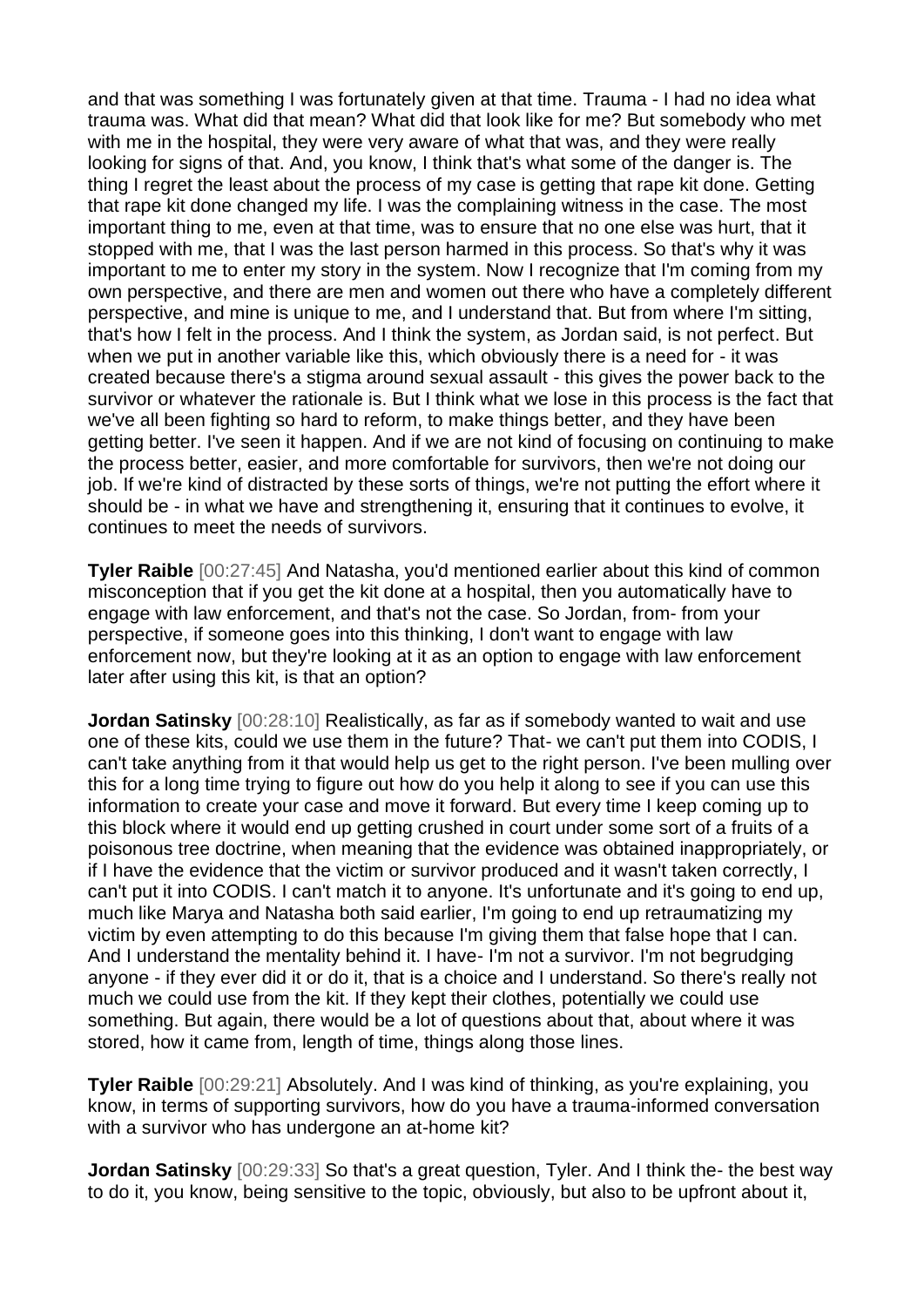not trying to make it confusing, not trying to make it colorful. Just be direct and explain that the criminal, this is how this works within the criminal justice system, and it's not something that anyone in law enforcement can control. These are the rules that were set up. There are, like you said, other avenues. Are there digital outside of this kit? Are there digital aspects we can look at as far as social media, cellular phones, emails, things along those lines, other witness interviews, text messages, things that we may be able to utilize to make this case? Potentially. But unfortunately, the items that are in the kit aren't going to be viable option. And outside of the criminal investigation, and hopefully I would have my victim advocate with me while having this discussion because I can't even imagine having to be the recipient of that news, is making sure that they get the assistance they need mentally first. My criminal investigation could wait. This needs to happen first. I've just told you, you thought in your head, this horrible thing happened, you thought you did the best thing that you could with what you had at the time. And now, I've just basically told you I can't use it. This is where Marya comes in. Hey, let's get this victim, this survivor to the right folks. Let's get them the right help. And if they're ready to go then and there, remember what I said earlier, victim-centered, trauma-informed. We'll go. But if they're not, I'm OK stepping back.

**Tyler Raible** [00:30:48] Yeah, that's perfect. So then, Marya, how do you support a survivor when it's possible the investigation might not go forward because of one of these at-home kits?

**Marya Simmons** [00:30:56] Giving them real-time information and support, being transparent about the details of the case. I think that there is nothing like being kept in the dark or having someone sugarcoat difficult conversations, as Jordan just talked about that will damage trust and rapport with and further engagement with the victim. Having uncomfortable conversations are temporary, but the exasperated trauma that will boil over for victims of being left in the dark with thoughts of uncertainty, doubt, fear, self-blame, and isolation - commonly, victims may not tell anyone about their assault, as Natasha had discussed earlier. That can be debilitating. And so supporting victims of sexual assault as a victim advocate encourage me to fight with them through a system who often finds it easy to resolve sexual assault cases without a victim's input sometimes, and then dealing with the challenges of genuinely advocating for the rights and justice of victims and requiring that they deserve that empathy, the patience, and the fierce dedication to hold offenders accountable at the highest penalties. And being a voice for victims even when they don't have a voice for themselves through the process. So with that being said, that my famous motto is justice looks different for everyone. Some victims may not want their case to go to trial because they may not want to have to testify on the most intimate details of their lives. And that's OK. But being able to allow them that information to make those decisions for themselves on how they see their justice for themselves, whether that's going forward with the case or not going forward with the case, but having the professionals support them either way, that is very critical in supporting victims whether their case goes forward or not. When cases face challenges, and they're not going forward with the case, I made it my priority as a victim advocate to make sure that I contacted the assigned prosecutor and our law enforcement so that we could both communicate the news with that victim. Therefore, I was there to support that victim, and the prosecutor, and our investigator was there to answer any questions legally that I may not have been able to answer, but we were both there to support that survivor through that conversation, as difficult as it may have been. It's also about follow-up, meeting victims where they are and addressing those immediate concerns. It's about being authentic and genuine in every interaction that we have, no matter where we start. So it's, again, about communication in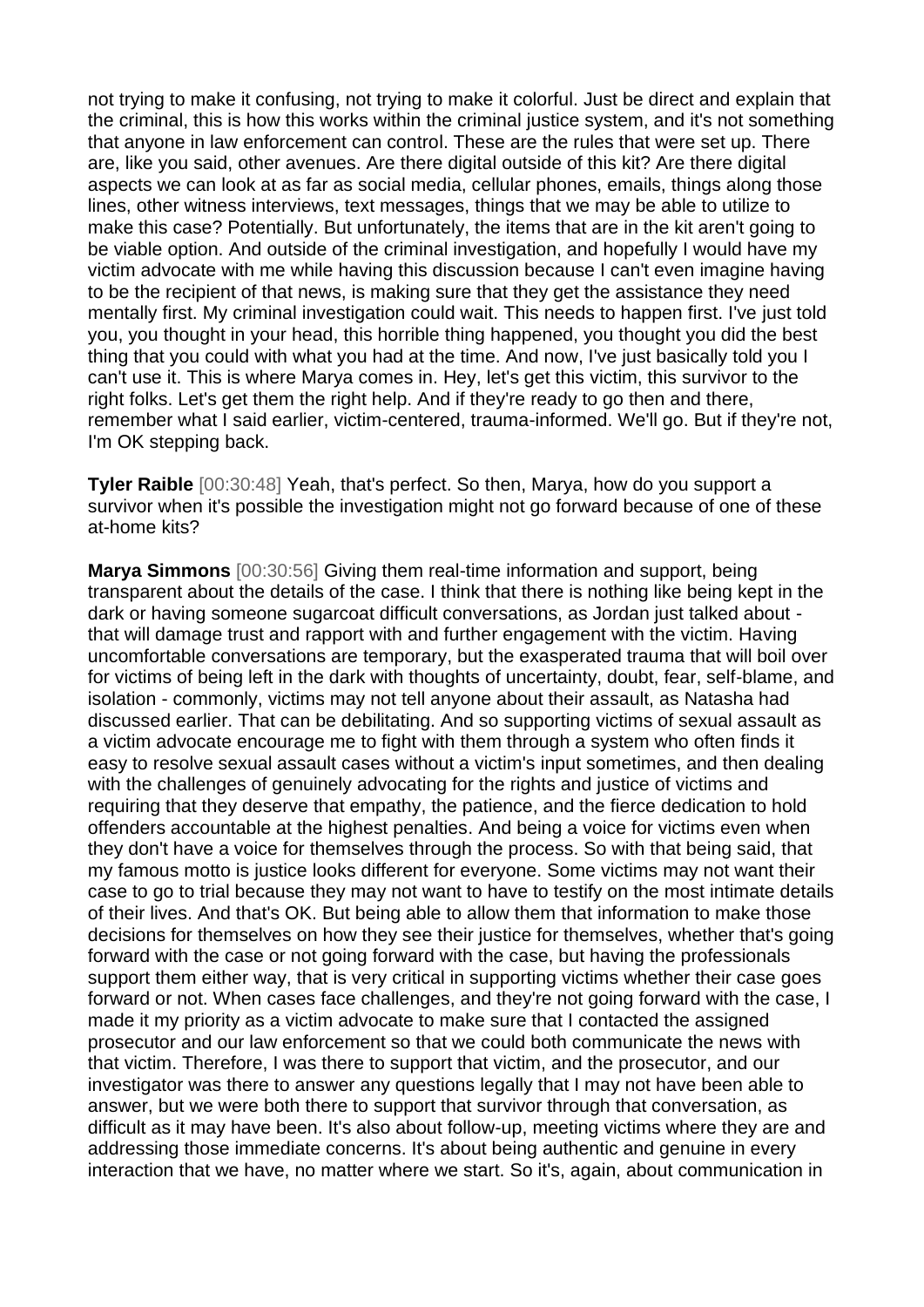real time and being able for those victims to see that there's a team behind them to support them.

**Tyler Raible** [00:33:29] So Natasha, how does a survivor reconcile this news? You know, how do they move forward towards their own justice in this capacity?

**Natasha Alexenko** [00:33:37] Well, I think it's really important to say that survivors who have done this at home, there's zero blame. I'm at least coming from a point of complete understanding. This is not something, you know, you didn't make a mistake. It's OK. I think that's an important point to make, and I don't think that anyone had like anything nefarious, whether creating these kits or whether taking them, I think everybody at the end of the day has, you know, the best interests of survivors in mind. And I recognize that that's where it's coming from. I also know not everyone has the luxury of having, you know, like I do at my access, and I have to say the individuals I'm- I'm fortunate enough to share this podcast with, they have a truth behind them. They don't have an agenda. You know, their agenda, they're mission-oriented toward survivors. And that's really true, and I wouldn't be here if that were not the case. Another excellent point that was brought up is just the follow up, and I was really fortunate to have that moving forward. You know, other survivors I've spoken to who's case- who decided to not even move forward with the case, they still had that follow up. They still had advocates calling them, contacting them, making sure they were OK, seeing what their needs were, even like financially. Those things are in place for a reason. Again, you know, I know I'm sitting in a luxurious position of having access to these experts who understand, and I know that if I didn't have this luxury, I, you know, I can definitely see why I, without the knowledge I have now, would take this route of doing something at home without knowing what is missing in the process, not just from a criminal justice perspective, which is important to me personally, but from all the other resources that won't be available to me anymore. And they're important to me, and I think they're important in the healing process, which to the survivor, outside of being a complaining witness, is the most important component is the healing, is the recovery process, and you'll be kind of left in the dark without those things. Not everyone is aware of what resources are available, though sometimes it's really beneficial to have what resources there are out there pointed out to you. You may not be aware. I was unaware of, for example, victim compensation - never even knew there was such a thing. There's one thing when you're kind of in the midst of trauma, of being given all this literature to kind of have to read through, but it's quite different when you have someone trauma-informed, looking you in the eye and saying this is what is available to you. And that kind of back and forth of someone seeing if you recognize what's out there and perhaps you're not ready to receive that information. But, you know, moving forward and again, the follow up saying, OK, perhaps you're ready for this now, this is what's available to you. But you know, the layman doesn't know what that is. I certainly don't know. And reading a piece of paper when you're in the middle of trauma, not being able to kind of absorb some of those details, I think is a detriment. And those resources are important and they're important sometimes very, very quickly, especially, you know, DNA evidence. Jordan mentioned clothing and that sort of thing, but, you know, anti-virals - that's necessary immediately, traumatic injuries you may not be aware of because you're in the midst of- of just feeling like in a state of shock, that's an immediate thing. There are things that these kind of athome kits may not supply that are immediate, crucial needs.

**Tyler Raible** [00:37:01] So as we're- as we're kind of wrapping up today's episode, what's the one thing that you want everybody to know, at least from your individual perspectives? So Marya, could we start with you if that's OK?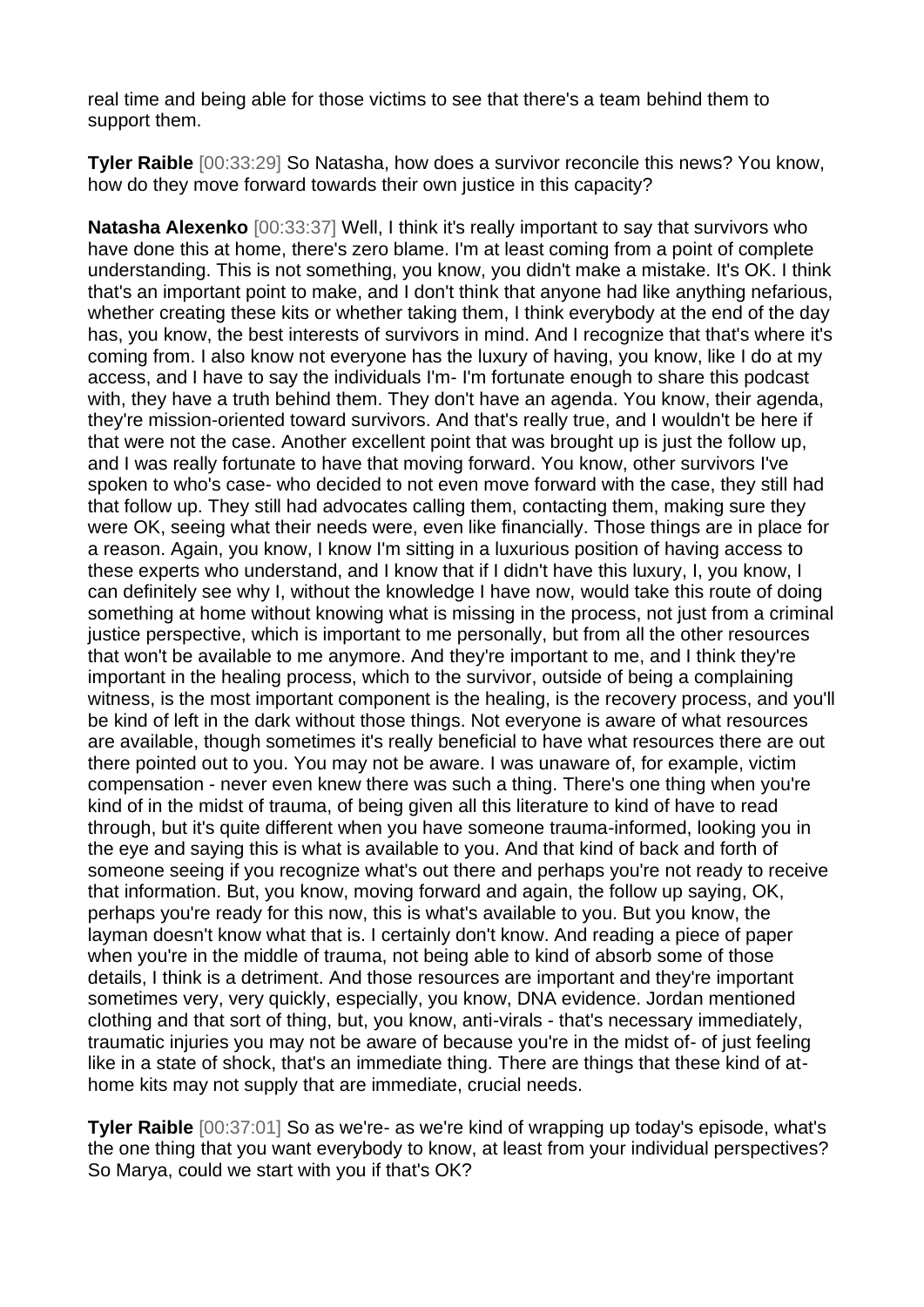**Marya Simmons** [00:37:12] What I would want the community to know is that these kits are not sick visit appointments, right? They are invasive examinations that require victims to collect evidence on every aspect of their bodies that remember was just violated and injured. Their power, their dignity, their control was stripped from them, and the ability to make a rational, informed decision may be distorted. Every victim has a choice and a right to make a decision that's best for them. And we, as professionals, can have our own opinions and beliefs on this topic, but it's important to weigh all aspects from a victim's perspective, a professional's perspective, and a justice perspective. And so consider these questions - how many offenders will return to communities to revictimize due to the criminal justice system not being able to pursue criminal cases because their cases were unintentionally compromised during evidence collection? How many victims will obtain the healing and resiliency, as Natasha has talked about, if we do not have those essential support systems in place - access and resources necessary before, during, and after their rape kit has been collected? How do we determine and evaluate if this is a traumainformed process? What research and evaluation is being done to conduct or measure these results from a victim's perspective? There's nothing more valuable, right, than hearing from a victim's perspective. And as we know, going through and participating and watching the evolution of this rape kit initiative across the nation, what it has brought is the survivor's perspective, and it is so important for us to be able to incorporate and implement and allow victims to have their voices heard throughout this process, but also consider what policies are in place, and does this really go state-by-state or is this- there is an overarching goal and mission to be able to make sure that these victims are supported through this process outside of the accessibility and the convenience of these rape kits. There's just so many different perspectives that we need to consider and not just looking at it from one focus and one lens.

**Jordan Satinsky** [00:39:17] I want to start with, I echo everything Marya just said. I mean, that's all very, very excellent points, and I agree. From the survivor, I can only imagine, you know, here is something, much like Natasha said earlier, I could do in the privacy of my own home, by myself, and I don't have to involve all of us, all these strangers you don't know who are going to be peppering you with questions - hopefully not, but that's the vision. And this is going to sound strange, I want people to trust the system. I want people to trust the fact that we're trying to do the right thing. We're going to try to do everything we can to make it the best possible experience for the worst possible experience of their life, if that makes sense, and do what they want us to do. Unfortunately, those kits, if I could do anything with them, I would say I wish they would stop selling them just for the simple fact that it creates this secondary level of trauma. They miss out on so much. They've had this horrible thing happen. They miss out on so much of all the assistance they can get from the folks, from the victim advocacy group, from law enforcement, from the forensic medical team. These things are just lost when this happens, and then when they bring these athome kits in with this hope in their head that, oh, now I can go find out who did this to me especially if it's a stranger case, God forbid - now I can find out who did this to me, and the first thing they hear is, uh, there's nothing I can do, or I have very limited options. From my perspective from my silo in the world in this area, that causes issues for them where we're now giving this secondary trauma to them. And I would hope that there would be people out there in a narrative that would provide them a backdrop to say, "Hey, don't use these kits. Go find someone. Go to victim advocacy. Go to a forensic medical." You don't have to come engage law enforcement, that's fine. You can get an anonymous kit. Not a problem. And much like Natasha said earlier, it's in stasis in that aspect. If you want to call us later, call us. That's fine. Where I work in Maryland, I happen to have the luxury of not having a statute of limitations on these types of crimes. I know some states do. I don't. We are